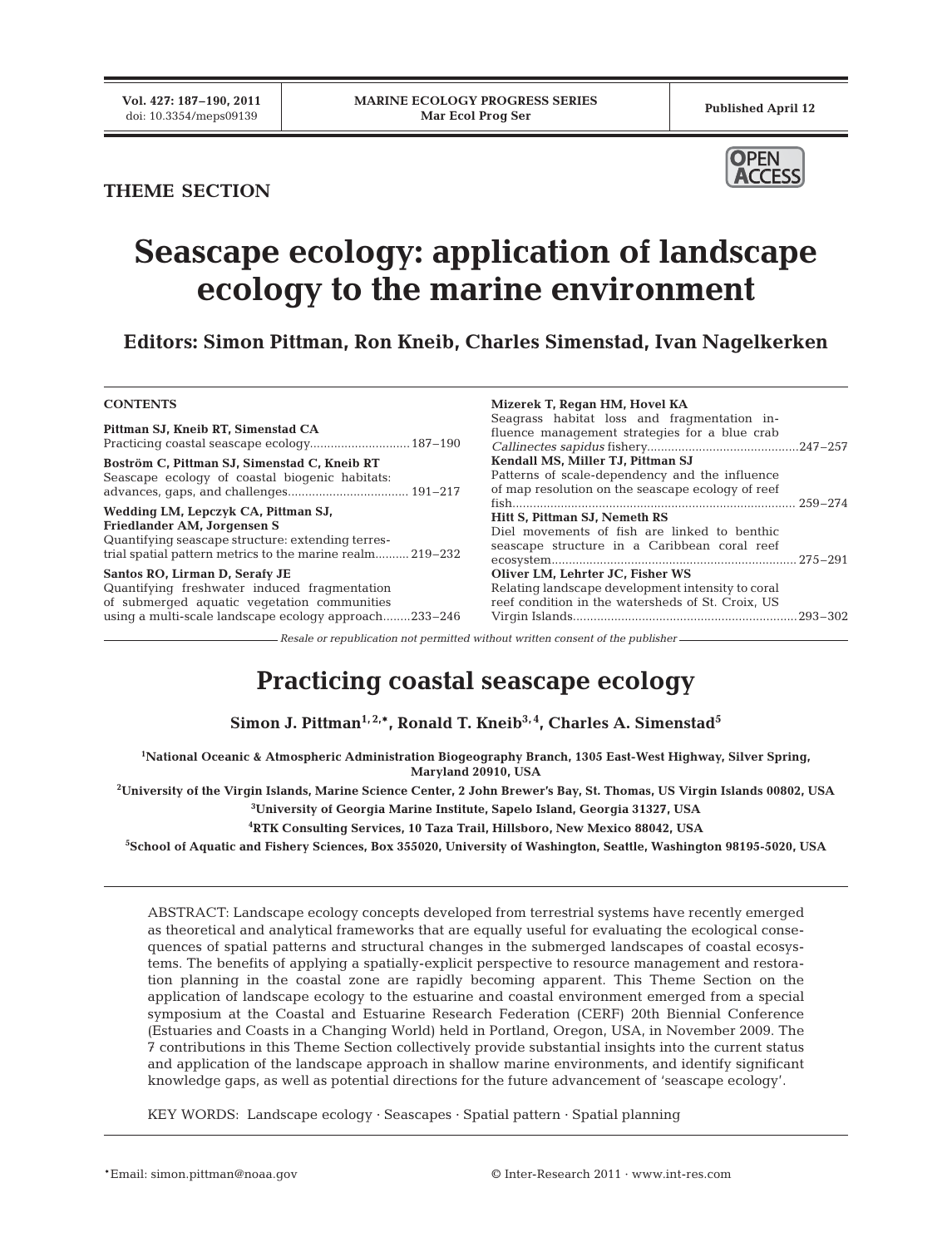#### **Emergence of seascape ecology**

Measurement of spatial patterns plays a central role in monitoring environmental change and for studying the multi-scale processes that drive organism distributions and biodiversity. A conceptual and analytical framework for studying seascapes (i.e. wholly or partially submerged marine landscapes) currently does not exist, but landscape ecology appears to offer a suitable approach for studying the spatial ecology of marine species and communities (Fig. 1). Landscape ecology, developed over a half century ago primarily for managing terrestrial environments, focuses on the causes, changes and ecological functions associated with spatial patterns. The discipline of landscape ecology has developed a unique set of concepts and analytical tools, which combined with a holistic and interdisciplinary perspective has made valuable contributions to the understanding and management of terrestrial environments (Turner et al. 2001, Gergel & Turner 2002). Our lack of knowledge on seascape patterns and their ecological consequences represents both a major void in our understanding of marine and coastal ecology and an exciting new frontier for research (Fig. 1). Although seascape ecology is on the verge of entering mainstream marine ecology, the level of familiarity is still comparable to that reported by terrestrial landscape ecologists in the 1980s, whereby 'ideas were new and were received with a mixture of skepticism and excitement' (Turner 2005). In part, this is due to the persistent limited exchange of perspectives and concepts between terrestrial ecologists and the coastal science community (Kneib 1994, Stergiou & Browman 2005) and the dominance of a relatively fine scale and single scale approach in estuarine and marine ecology (Pittman & McAlpine 2003). Furthermore, the inter disciplinary approach, spatial data types, tools and techniques used in landscape ecology are more typical of geographical sciences than those traditionally applied in coastal ecology, although quantitative spatial techniques are now being taught to the new generation of coastal ecologists (Wright et al. 2007).

#### **Resolution of seascape patterns**

Coastal environments exhibit physical patterns that are shaped by many interacting processes, including human activity, at a range of scales in time and space (Fig. 1). Widely recognized spatial patterns include the dendritic networks of tidal channels in coastal wetlands, the spatial zonation of biotic communities across tidal salt marshes and rocky shores, and the intricate mosaics of patches that characterize seagrass beds, coral reefs, mangrove forests and tidal marshes (Boström et al. 2011, this Theme Section). Such broad scale and structurally complex spatial patterns are now being revealed in increasing detail by the latest generation of remote sensing devices mounted on underwater vehicles, floating platforms, survey ships and airand spacecraft. Although patterns detected by remote sensing imagery are often visually captivating, it is



Fig. 1. Landscape ecology analyzes the effects of spatial patterns such as patch structure (e.g. coral cover, seagrass height, mangrove root density) and geometric properties (e.g. patch size, connectivity) on organisms and communities at various temporal and spatial scales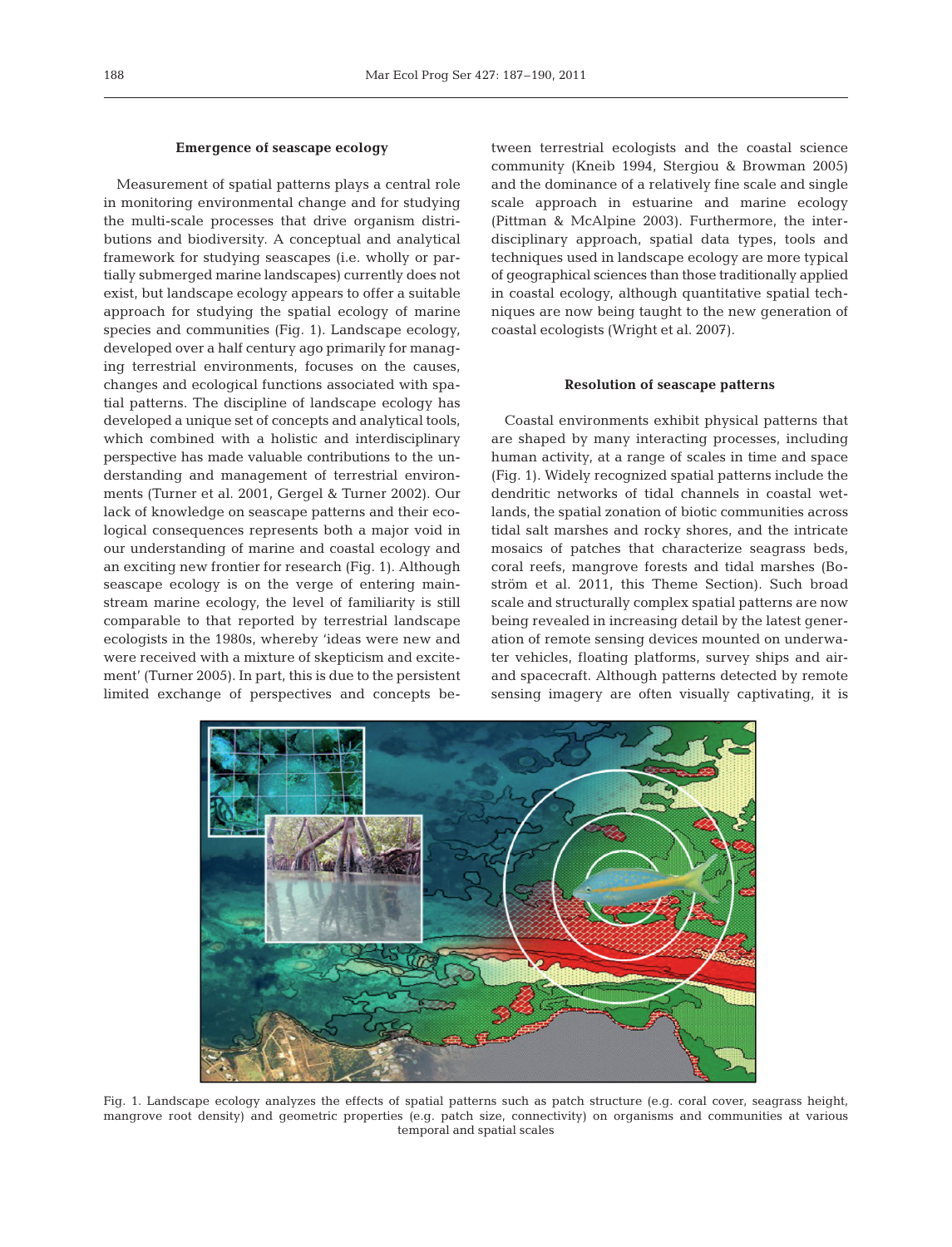their ecological implications that are scientifically intriguing and most relevant to society. Understanding the relationship of observed patterns, such as those depicted in benthic habitat maps, to the provision of ecosystem goods and services is increasingly important in the face of rapid human-induced changes to the coastal zone. While seascape patterns may be most obvious in the coastal zone, they are not confined to nearshore ecosystems; in the open ocean, dynamic multi-dimensional spatial structure in the form of water currents, eddies, temperature fronts, plankton and seabird patches can be mapped and measured with modern spatial technologies. The application of landscape ecology to the pelagic realm is exceedingly rare. Innovative concepts and analytical techniques are required to interpret these spatially-explicit data and to make these findings applicable to marine management, if coastal and marine spatial planning (CMSP) is to be effective in the sustainable management of global marine resources.

#### **Thematic highlights**

This Theme Section emerged from a special full-day conference symposium at the Coastal and Estuarine Research Federation (CERF) 20th Biennial Conference (Estuaries and Coasts in a Changing World) held in Portland, Oregon, USA, in November 2009. A total of 20 speakers from around the world made oral presentations on a wide range of topics addressed through a landscape ecology perspective. We present a collection of 7 papers based on that symposium that include 2 reviews (Boström et al. 2011, Wedding et al. 2011, this Theme Section) and a range of applications of landscape ecology concepts and tools applied to coastal seascapes. Since the early 1990s, the landscape ecology approach has been applied primarily to shallow-water subtidal and intertidal ecosystems (Robbins & Bell 1994), with the majority of studies carried out in seagrass beds (49%) and tidal marshes (32%), with fewer studies in coral reefs  $(11\%)$  and mangroves  $(6\%)$  (Boström et al. 2011). Few seascape studies have considered the consequences of spatial patterns on ecological processes; instead, they have focused on statistical associations between species distributions and seascape geometrics (Boström et al. 2011, Wedding et al. 2011). Notable exceptions include research in the 1990s conducted with a strong focus on predator–prey interactions and movements of nekton in seagrass and salt marsh landscapes on the east coast of the United States (Irlandi et al. 1995, Irlandi & Crawford 1997, Kneib 1997, Micheli & Peterson 1999, Hovel & Lipcius 2001). However, few have developed uniquely marine concepts or metrics. Wedding et al. (2011) reviewed the application of spatial pattern metrics to

marine environments and found only one truly unique marine metric, while all others were derived from terrestrial landscape ecology.

Historically, the number of papers applying landscape ecology concepts to coastal environments has remained relatively low, with an average of 5 papers published per year between 1978 and 2010 (Boström et al. 2011). The 7 papers in this Theme Section make a comparatively major contribution to the emerging body of knowledge. As coastal scientists and managers begin to embrace landscape ecology, it is apparent that many of the concepts and analytical techniques are equally applicable to coastal environments, and that much can be gained from the insights and lessons learned from terrestrial applications in order to hone the emerging sub-discipline of seascape ecology. The urgency in understanding the impacts of changing spatial patterns on land and sea is heightened by the rapid global loss and degradation of coastal habitats such as coral reefs, seagrasses, mangroves and salt marshes. The trans-boundary and multidisciplinary nature of landscape ecology provides a suitable approach to address land–sea connectivity. Santos et al. (2011, this Theme Section) and Oliver et al. (2011, this Theme Section) consider the effects of inputs from coastal upland watersheds on the condition and spatial arrangement of marine biotic assemblages that form important shallow water seascapes.

Benthic habitat maps are the marine equivalent of terrestrial vegetation maps and land use or land cover maps and facilitate the application of landscape ecology to quantify the surface structure of the seafloor. Using benthic habitat maps that differ in spatial and thematic (i.e. number of map classes) resolution, Kendall et al. (2011, this Theme Section) explored the effects of seascape patterns on fish assemblages. Kendall et al. (2011) and Santos et al. (2011) conducted an exploratory multi-scale analysis using Geographical Information System (GIS) tools to quantify 2-dimensional seascape geometry. With a strong focus on movement ecology, Hitt et al. (2011, this Theme Section) coupled acoustic tracking technology with benthic habitat maps to explore a new frontier in behavioral landscape ecology, by characterizing individual diel movements of fishes within a coral reef seascape. A stochastic stage-based modeling approach was taken by Mizerek et al. (2011, this Theme Section) to evaluate the potential effects of varying fishing pressure and stocking enhancement in seascapes that included submerged aquatic vegetation (SAV) at different levels of fragmentation. All of the contributions to the Theme Section demonstrate the importance of studying spatial patterns through the application of landscape ecology concepts and tools and the implications for the management of coastal and marine resources.